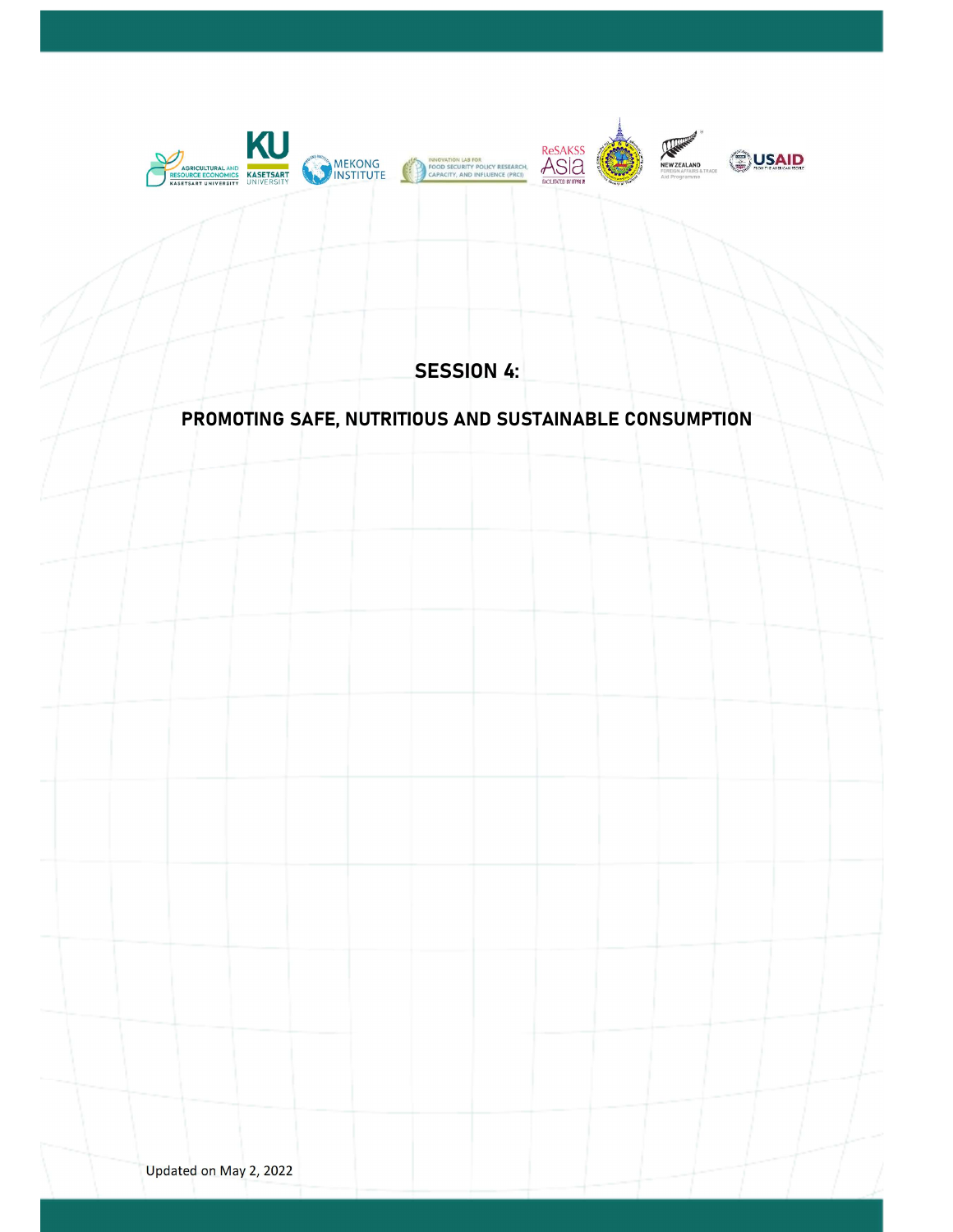

## Dr. Marie Claire Custodio, Ph.D. (candidate) Associate Researcher, Market and Food Systems Research, International Rice Research Institute, the Philippines

Marie Claire Custodio is an Associate Researcher for Market and Food Systems Research at the International Rice Research Institute, the Philippines. Her research and work involve food choice in the context of markets and value chains in South and Southeast Asia.

She is currently a Ph.D. candidate and researcher, focusing on rural development at the Department of Agricultural Economics, Ghent University, Belgium. Her research topic is estimating the value of healthier rice in the Philippines in the context of ricebased diets. She holds a MBA degree from the University of the Philippines. After obtaining her MBA degree, she held professional research positions in various market research companies in Southeast Asia.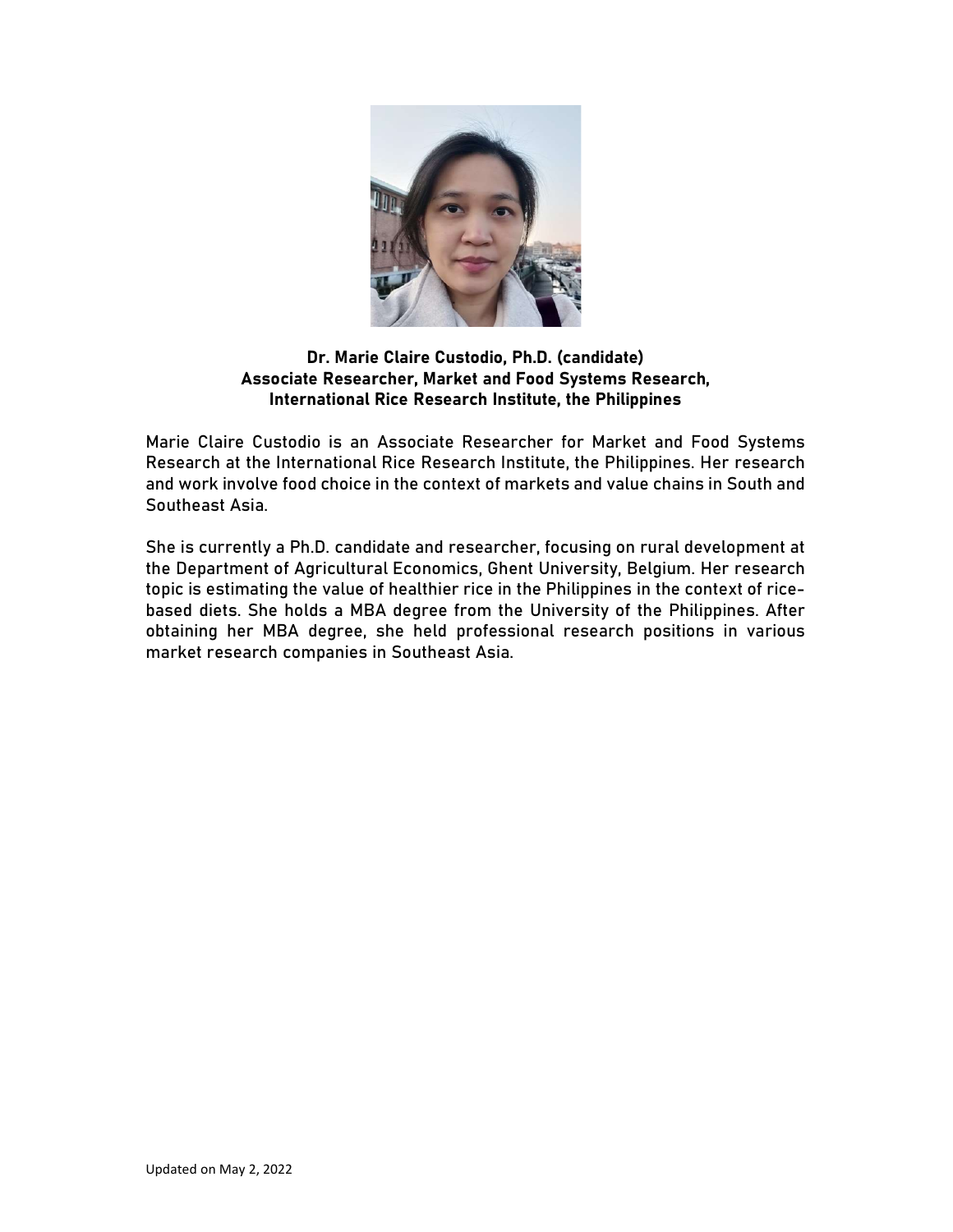

## Dr. Ir. Sahara Djaenudin, Ph.D. Head, Department of Economics, Faculty of Economics and Management, Bogor Agricultural University (IPB), Indonesia

Dr. Sahara has wide experience in conducting research funded by national and international organizations, including the Australian Centre for International Agricultural Research, the Australian Department of Foreign Affairs and Trade, Japan International Cooperation Agency-World Bank Group, and other international and regional bodies. Her areas of expertise encompass food policy, agri-food value chains, agri-food digital market, contract farming, and rural economic development. She publishes widely on agri-food economics issues in Indonesia and often contributes opinion editorials to several national newspapers related to the development of agriculture in Indonesia.

Dr. Sahara is now Head of the Department of Economics at the Faculty of Economics and Management, Bogor Agricultural University (IPB), Indonesia. Previously, she was Deputy Director of the International Centre for Applied Finance and Economics at IPB, and Secretary of the Rural Development Program at IPB.

Dr. Sahara completed her Ph.D. from the University of Adelaide, Australia, where she studied under the John Allwright Fellowship.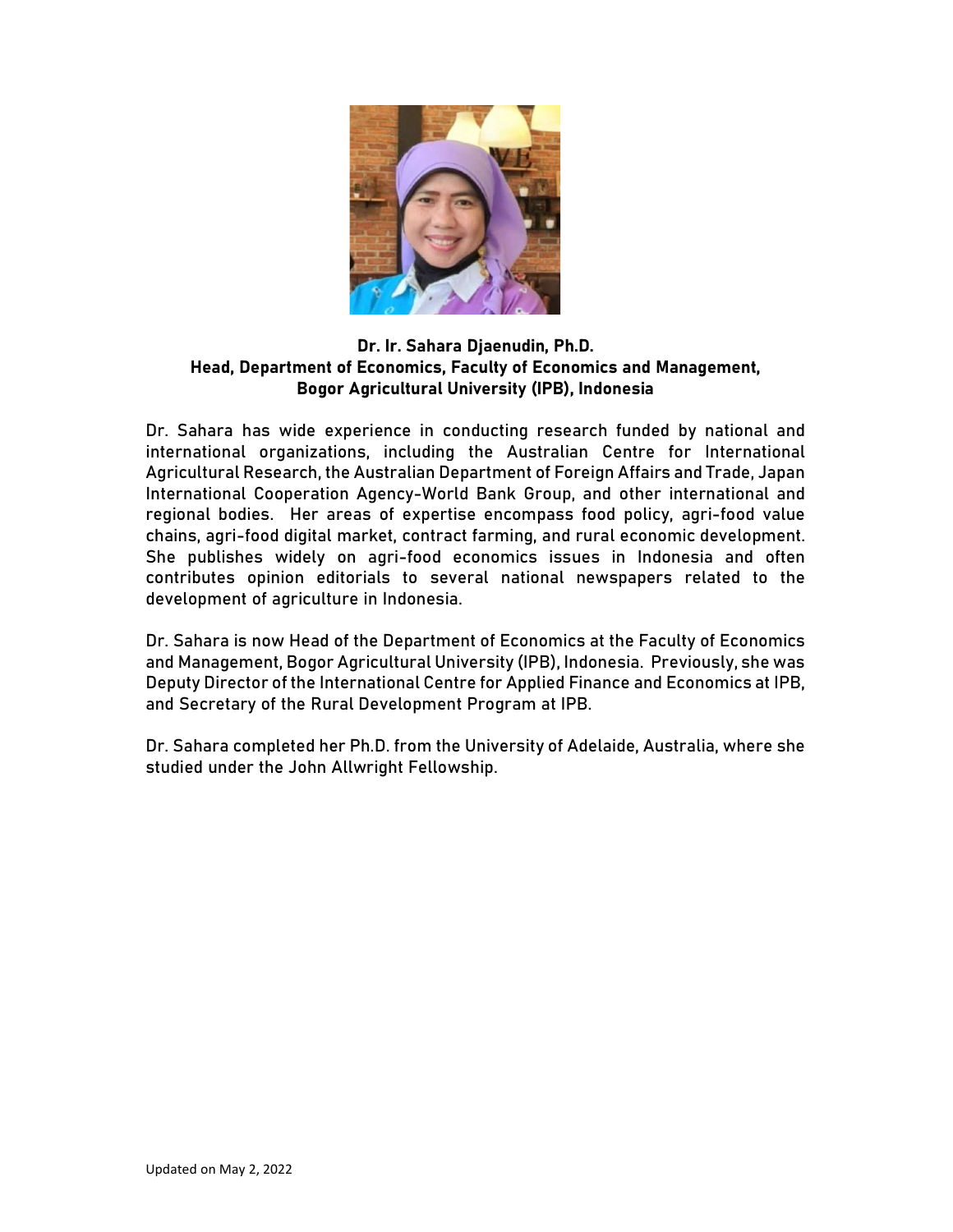

Dr. Jody Harris, Ph.D. Global Lead Specialist – Food Systems, World Vegetable Centre, UK

Dr. Jody Harris is an applied researcher with a particular interest in the politics and ethics of food systems, and in policy and social interventions to achieve healthy diets and sources of nutrition. She conducts mixed methods research into the power within societies, including research work on equity and marginalization, power in politics and food policy processes, and power in food systems, including the roles of different actors in food systems. Dr. Harris is currently Senior Researcher at the World Vegetable Centre, which aligns research focus on food policy and vegetables in food systems, to achieve sustainable, healthy diets. She is also a Research Fellow at the Institute of Development Studies (UK), where she has furthered conceptual thinking on power, equity and ethics in nutrition.

Dr. Harris' most recent study is exploring and analyzing COVID-19 impacts beyond production, by examining changes in food environments and food policy in Thailand and the Philippines. This study brings together research across the food system in two different ASEAN contexts to draw lessons from the current pandemic to be better prepared for future food system disruptions.